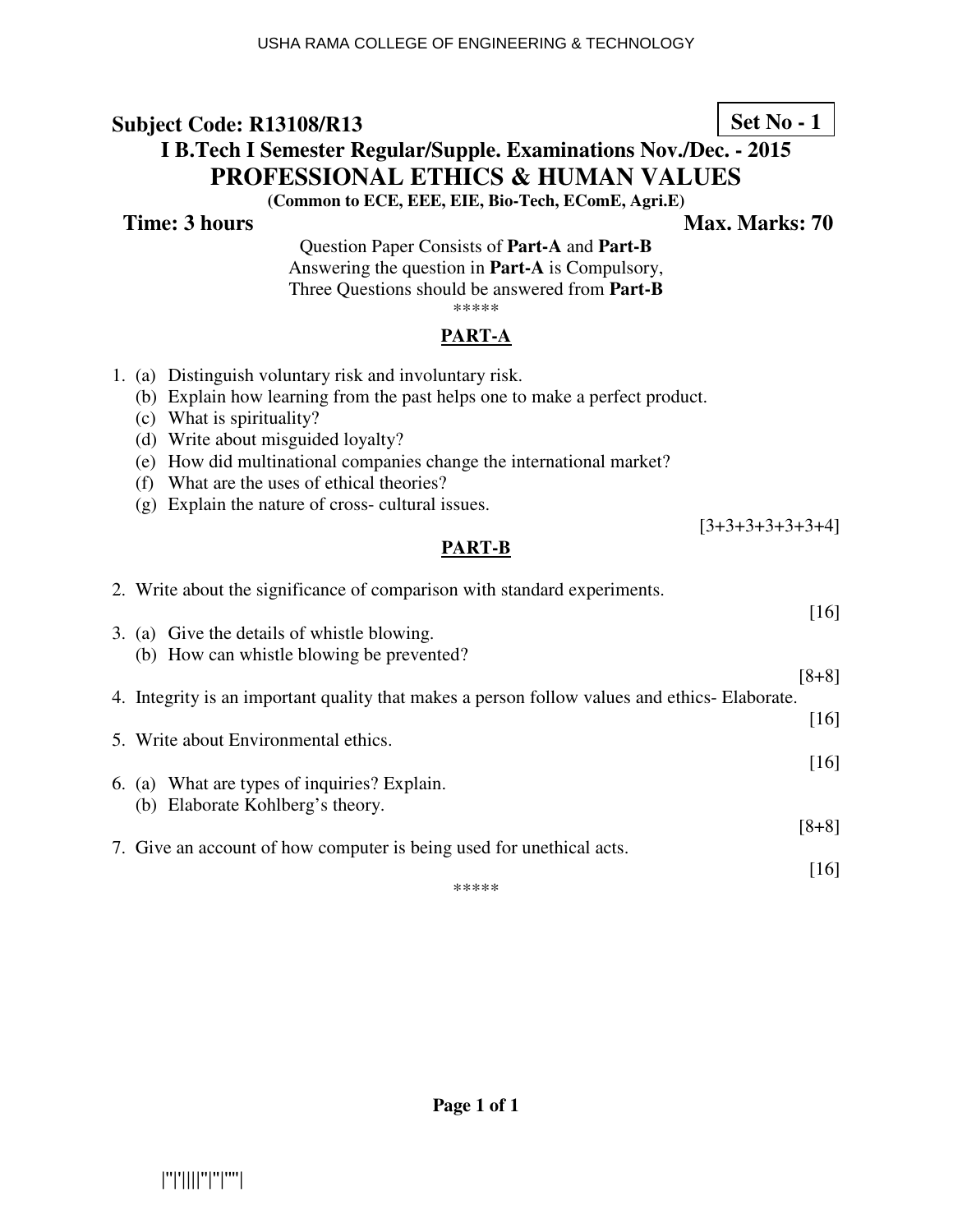# **Subject Code: R13108/R13 I B. Tech I Semester Regular/Supple. Examinations Nov./Dec. - 2015 PROFESSIONAL ETHICS & HUMAN VALUES**

**(Common to ECE, EEE, EIE, Bio-Tech, EComE, Agri.E)** 

**Time: 3 hours** Max. Marks: 70

Question Paper Consists of **Part-A** and **Part-B** Answering the question in **Part-A** is Compulsory, Three Questions should be answered from **Part-B** \*\*\*\*\*

#### **PART-A**

- 1. (a) Write about consensus and controversy.
	- (b) What is threshold level for risk?
	- (c) Explain universal values briefly.
	- (d) How is relevant information useful for customers?
	- (e) Give the details of voluntarism.
	- (f) Why is the study of Past Experience crucial for making a product?
	- (g) Differentiate agency loyalty and identification loyalty.

[3+3+3+3+3+3+4]

#### **PART-B**

|       | 2. Explain the importance of ethics and values in human life.                                                                                    |                    |  |  |  |
|-------|--------------------------------------------------------------------------------------------------------------------------------------------------|--------------------|--|--|--|
|       |                                                                                                                                                  | $\lceil 16 \rceil$ |  |  |  |
|       | 3. (a) What are the risks associated with the nature of the duties of an employee?<br>(b) Mention the criteria to ensure the safety of a design. |                    |  |  |  |
|       |                                                                                                                                                  | $[8+8]$            |  |  |  |
|       | 4. Elaborate the different responsibilities of engineers when they work as consultants, managers<br>and leaders.                                 |                    |  |  |  |
|       |                                                                                                                                                  | [16]               |  |  |  |
|       | 5. Explain Intellectual Property Rights.                                                                                                         | $\lceil 16 \rceil$ |  |  |  |
|       | 6. (a) How are ethical theories useful to the society?                                                                                           |                    |  |  |  |
|       | (b) Write about Gilligan's argument.                                                                                                             |                    |  |  |  |
|       |                                                                                                                                                  | $[8+8]$            |  |  |  |
|       | 7. (a) Engineers have the advantage of professional rights'- Elaborate.                                                                          |                    |  |  |  |
|       | (b) Write about obligations of loyalty.                                                                                                          |                    |  |  |  |
|       |                                                                                                                                                  | $[8+8]$            |  |  |  |
| ***** |                                                                                                                                                  |                    |  |  |  |

**Set No - 2**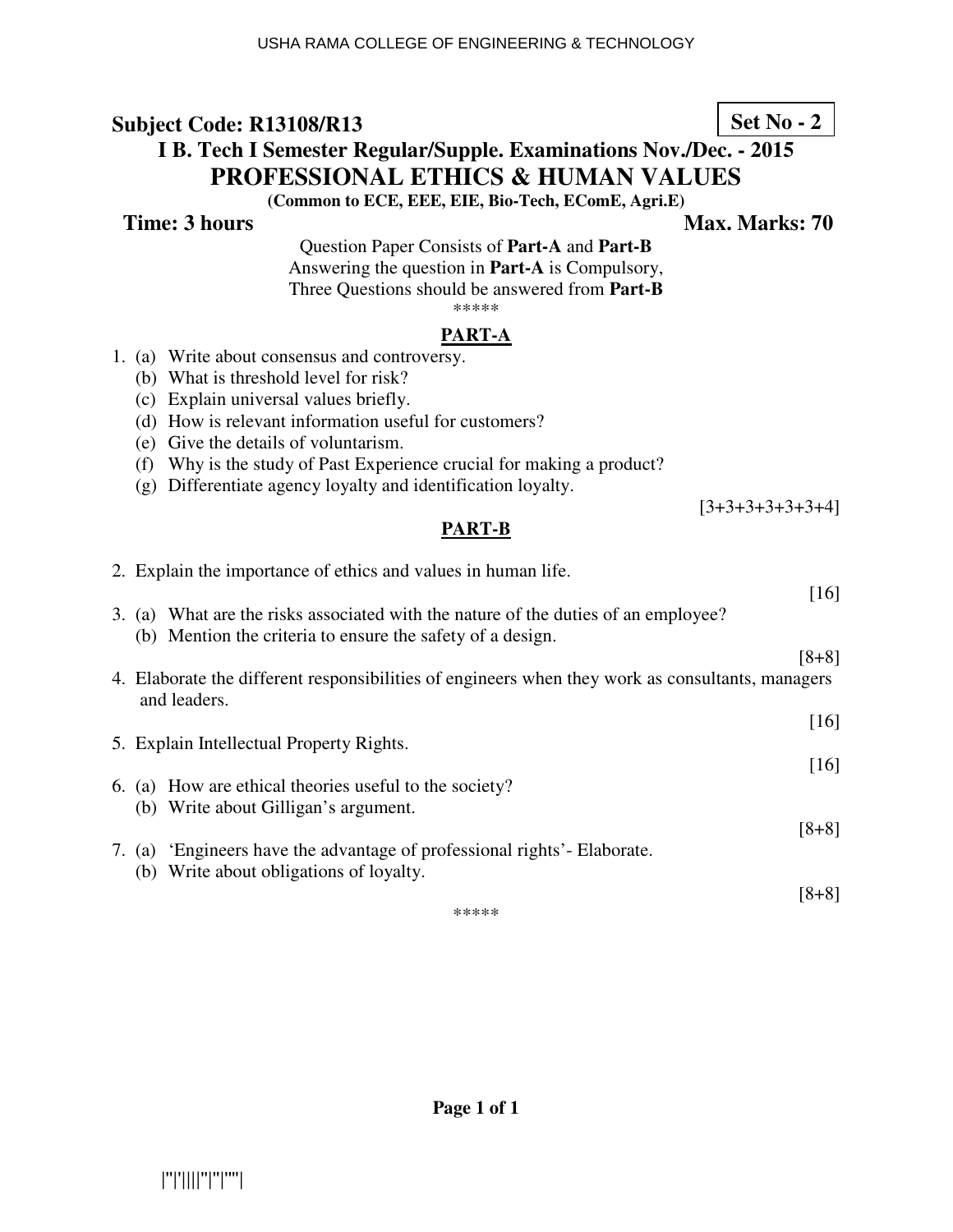## **Subject Code: R13108/R13 I B. Tech I Semester Regular/Supple. Examinations Nov./Dec. - 2015 PROFESSIONAL ETHICS & HUMAN VALUES (Common to ECE, EEE, EIE, Bio-Tech, EComE, Agri.E)**

**Time: 3 hours** Max. Marks: 70

[3+3+3+3+3+3+4]

Question Paper Consists of **Part-A** and **Part-B** Answering the question in **Part-A** is Compulsory, Three Questions should be answered from **Part-B** \*\*\*\*\*

### **PART-A**

- 1. (a) Give any example of ethical dilemma while working in an organization.
	- (b) Write about the importance of safety in making a product.
	- (c) What are the means to live peacefully?
	- (d) Explain what is meant by authenticity.
	- (e) What is the situation that leads to a conflict of interest?
	- (f) Write about civic virtue.
	- (g) What is utilitarianism? Explain.

### **PART-B**

|  | 2. (a) 'Codes provide a positive stimulus for ethical conduct'-explain.<br>(b) Is weapon development ethically acceptable? |         |
|--|----------------------------------------------------------------------------------------------------------------------------|---------|
|  |                                                                                                                            | $[8+8]$ |
|  | 3. (a) Define and explain values and morals.                                                                               |         |
|  | (b) Courage and right conduct are essential for personality development.                                                   |         |
|  |                                                                                                                            | $[8+8]$ |
|  | 4. (a) What is institutional authority? How do you correlate institutional authority, expert<br>authority and power?       |         |
|  | (b) What is the significance of relevant information?                                                                      |         |
|  |                                                                                                                            | $[8+8]$ |
|  | 5. Explain-                                                                                                                |         |
|  | (a) Risk benefit analysis                                                                                                  |         |
|  |                                                                                                                            |         |
|  | (b) Categories of accidents                                                                                                |         |
|  |                                                                                                                            | $[8+8]$ |
|  | 6. (a) Give the details of Kohlberg's theory.                                                                              |         |
|  | (b) Explain about types of inquiries.                                                                                      |         |
|  |                                                                                                                            | $[8+8]$ |
|  | 7. (a) What are occupational crimes?                                                                                       |         |
|  | (b) Write about collective bargaining.                                                                                     |         |
|  |                                                                                                                            | 18+81   |
|  |                                                                                                                            |         |

\*\*\*\*\*

### **Page 1 of 1**

|''|'||||''|''|''''|

# **Set No - 3**